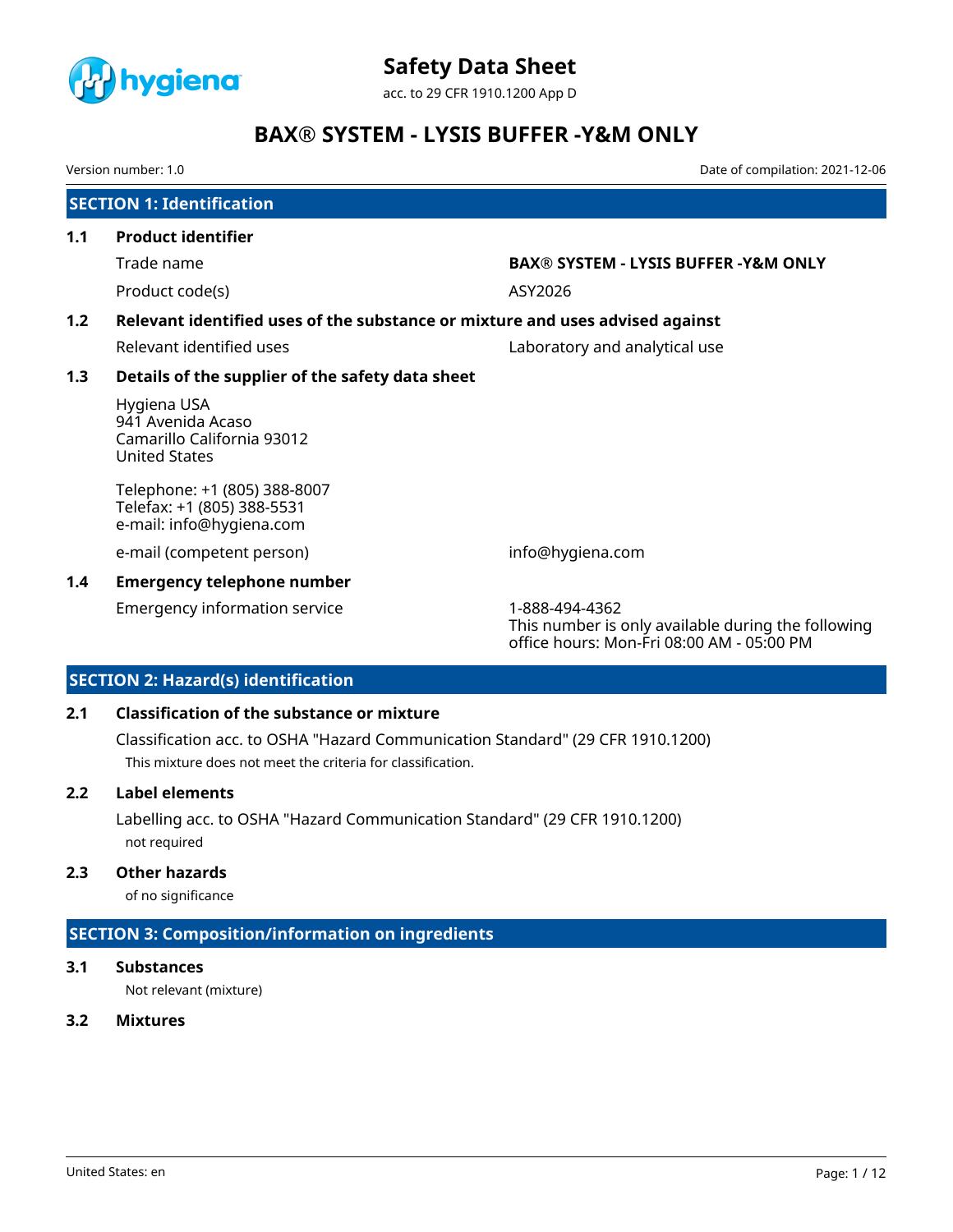

acc. to 29 CFR 1910.1200 App D

# **BAX® SYSTEM - LYSIS BUFFER -Y&M ONLY**

Version number: 1.0 Date of compilation: 2021-12-06

#### Description of the mixture

| <b>Name of substance</b>          | <b>Identifier</b>       | Wt%       | <b>Classification acc. to GHS</b> | <b>Pictograms</b> |
|-----------------------------------|-------------------------|-----------|-----------------------------------|-------------------|
| Pyrogen Free Water                | CAS No<br>7732-18-5     | $10 - 25$ |                                   |                   |
| <b>Tris</b>                       | CAS No<br>$77 - 86 - 1$ | < 0.1     |                                   |                   |
| <b>Tris HCI</b>                   | CAS No<br>1185-53-1     | < 0.1     |                                   |                   |
| Potassium Chloride                | CAS No<br>7447-40-7     | < 0.1     |                                   |                   |
| Reduced Triton X-100              | CAS No<br>92046-34-9    | < 0.1     |                                   |                   |
| Magnesium Chloride<br>Hexahydrate | CAS No<br>7791-18-6     | < 0.1     |                                   |                   |

For full text of abbreviations: see SECTION 16.

### **SECTION 4: First-aid measures**

#### **4.1 Description of first-aid measures**

#### General notes

Do not leave affected person unattended. Remove victim out of the danger area. Keep affected person warm, still and covered. Take off immediately all contaminated clothing. In all cases of doubt, or when symptoms persist, seek medical advice. In case of unconsciousness place person in the recovery position. Never give anything by mouth.

#### Following inhalation

If breathing is irregular or stopped, immediately seek medical assistance and start first aid actions. Provide fresh air.

#### Following skin contact

Wash with plenty of soap and water.

#### Following eye contact

Remove contact lenses, if present and easy to do. Continue rinsing. Irrigate copiously with clean, fresh water for at least 10 minutes, holding the eyelids apart.

#### Following ingestion

Rinse mouth with water (only if the person is conscious). Do NOT induce vomiting.

#### **4.2 Most important symptoms and effects, both acute and delayed**

Symptoms and effects are not known to date.

#### **4.3 Indication of any immediate medical attention and special treatment needed**

none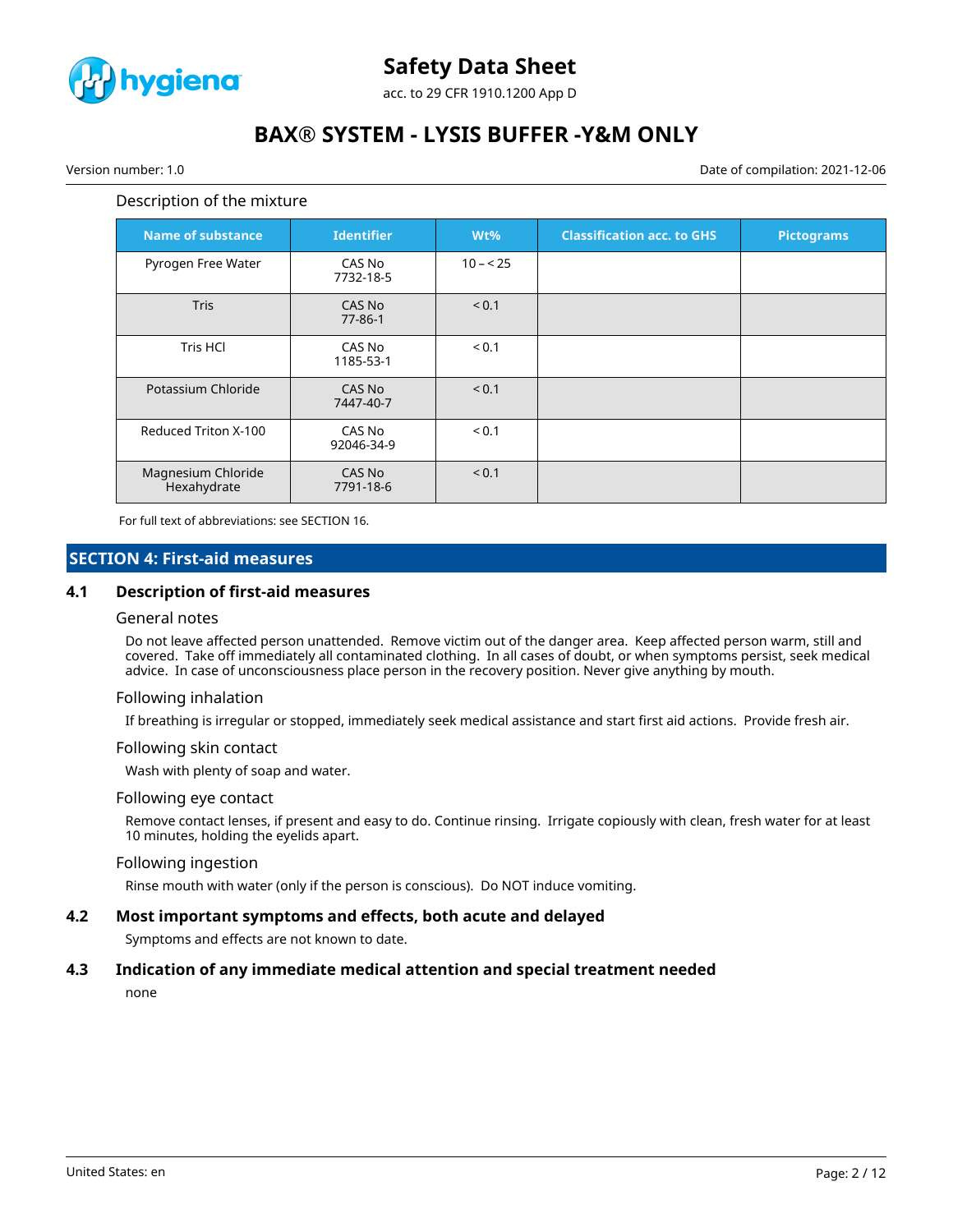

acc. to 29 CFR 1910.1200 App D

# **BAX® SYSTEM - LYSIS BUFFER -Y&M ONLY**

Version number: 1.0 Date of compilation: 2021-12-06

### **SECTION 5: Fire-fighting measures**

#### **5.1 Extinguishing media**

Suitable extinguishing media

Water spray, BC-powder, Carbon dioxide (CO2)

Unsuitable extinguishing media

Water jet

#### **5.2 Special hazards arising from the substance or mixture**

#### **5.3 Advice for firefighters**

In case of fire and/or explosion do not breathe fumes. Coordinate firefighting measures to the fire surroundings. Do not allow firefighting water to enter drains or water courses. Collect contaminated firefighting water separately. Fight fire with normal precautions from a reasonable distance.

### **SECTION 6: Accidental release measures**

#### **6.1 Personal precautions, protective equipment and emergency procedures**

For non-emergency personnel

Remove persons to safety.

#### For emergency responders

Wear breathing apparatus if exposed to vapors/dust/aerosols/gases.

### **6.2 Environmental precautions**

Keep away from drains, surface and ground water. Retain contaminated washing water and dispose of it.

#### **6.3 Methods and material for containment and cleaning up**

Advice on how to contain a spill

Covering of drains

#### Advice on how to clean up a spill

Wipe up with absorbent material (e.g. cloth, fleece). Collect spillage: sawdust, kieselgur (diatomite), sand, universal binder

#### Appropriate containment techniques

Use of adsorbent materials.

Other information relating to spills and releases

Place in appropriate containers for disposal. Ventilate affected area.

#### **6.4 Reference to other sections**

Personal protective equipment: see section 8. Incompatible materials: see section 10. Disposal considerations: see section 13.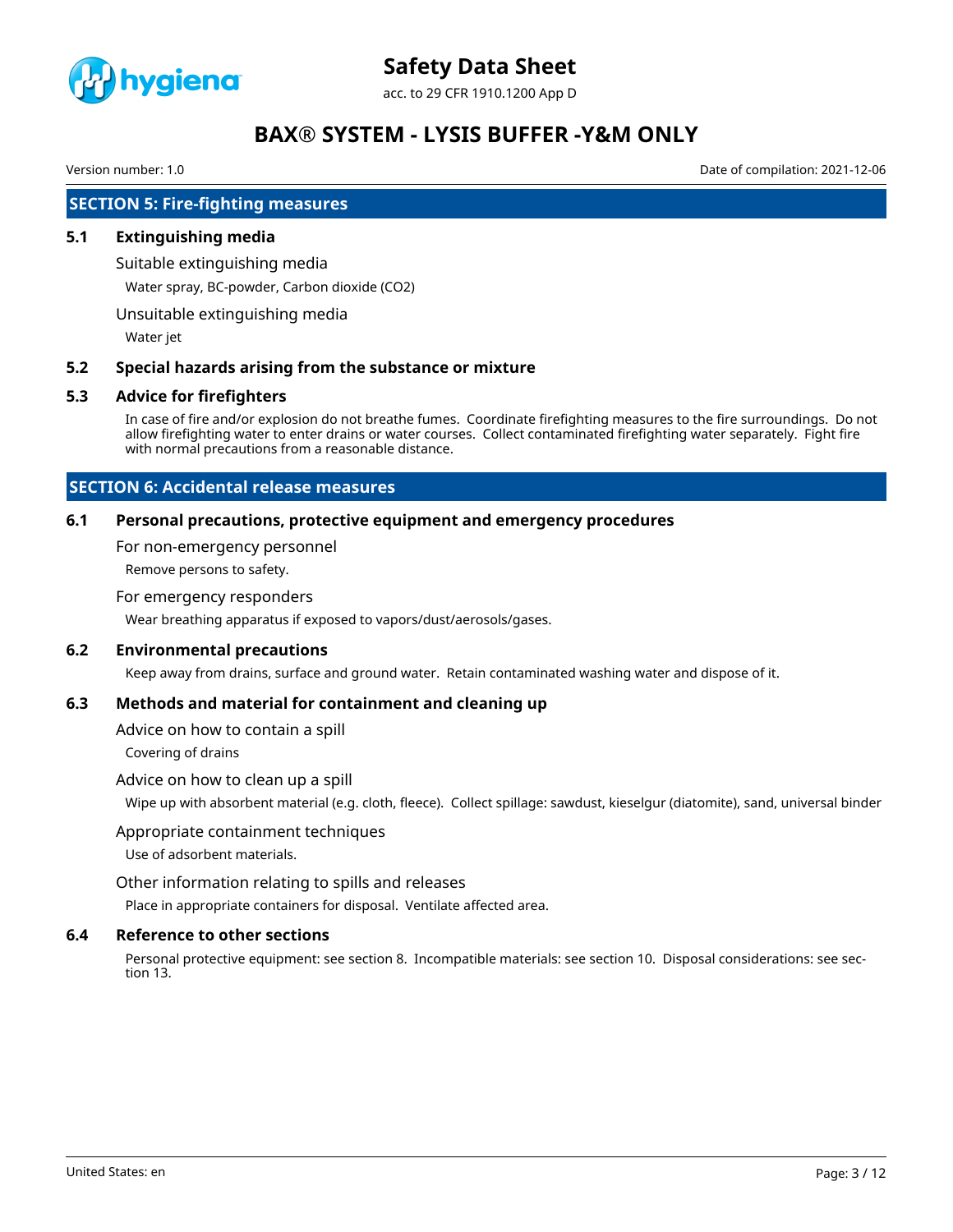

acc. to 29 CFR 1910.1200 App D

# **BAX® SYSTEM - LYSIS BUFFER -Y&M ONLY**

Version number: 1.0 Date of compilation: 2021-12-06

## **SECTION 7: Handling and storage**

### **7.1 Precautions for safe handling**

#### Recommendations

- Measures to prevent fire as well as aerosol and dust generation

Use local and general ventilation. Use only in well-ventilated areas.

#### Advice on general occupational hygiene

Wash hands after use. Do not eat, drink and smoke in work areas. Remove contaminated clothing and protective equipment before entering eating areas. Never keep food or drink in the vicinity of chemicals. Never place chemicals in containers that are normally used for food or drink. Keep away from food, drink and animal feedingstuffs.

#### **7.2 Conditions for safe storage, including any incompatibilities**

#### Control of the effects

Protect against external exposure, such as

frost

### **7.3 Specific end use(s)**

See section 16 for a general overview.

### **SECTION 8: Exposure controls/personal protection**

#### **8.1 Control parameters**

This information is not available.

| Relevant DNELs of components of the mixture |               |                 |                           |                                       |                   |                                 |
|---------------------------------------------|---------------|-----------------|---------------------------|---------------------------------------|-------------------|---------------------------------|
| Name of substance                           | <b>CAS No</b> | <b>Endpoint</b> | <b>Threshold</b><br>level | Protection goal,<br>route of exposure | <b>Used in</b>    | <b>Exposure time</b>            |
| Tris HCl                                    | 1185-53-1     | <b>DNEL</b>     | $152.8 \,\mathrm{mg/m^3}$ | human, inhalatory                     | worker (industry) | chronic - systemic ef-<br>fects |
| Tris HCl                                    | 1185-53-1     | <b>DNEL</b>     | $216.6$ mg/kg<br>bw/day   | human, dermal                         | worker (industry) | chronic - systemic ef-<br>fects |

| Relevant PNECs of components of the mixture |               |                 |                           |                   |                                       |                                                         |
|---------------------------------------------|---------------|-----------------|---------------------------|-------------------|---------------------------------------|---------------------------------------------------------|
| <b>Name of substance</b>                    | <b>CAS No</b> | <b>Endpoint</b> | <b>Threshold</b><br>level | <b>Organism</b>   | <b>Environmental com-</b><br>partment | <b>Exposure time</b>                                    |
| Magnesium Chloride<br>Hexahydrate           | 7791-18-6     | <b>PNEC</b>     | 3.21 $mg/1$               | aquatic organisms | freshwater                            | short-term (single in-<br>stance)                       |
| Magnesium Chloride<br>Hexahydrate           | 7791-18-6     | <b>PNEC</b>     | $0.32 \text{ mg}$ /       | aquatic organisms | marine water                          | short-term (single in-<br>stance)                       |
| Magnesium Chloride<br>Hexahydrate           | 7791-18-6     | <b>PNEC</b>     | $90 \frac{mg}{l}$         | aquatic organisms | sewage treatment<br>plant (STP)       | short-term (single in-<br>stance)                       |
| Magnesium Chloride<br>Hexahydrate           | 7791-18-6     | <b>PNEC</b>     | 288.9 $mg/_{ka}$          | aquatic organisms |                                       | freshwater sediment   short-term (single in-<br>stance) |
| Magnesium Chloride<br>Hexahydrate           | 7791-18-6     | <b>PNEC</b>     | 28.89 $mg/_{kq}$          | aquatic organisms | marine sediment                       | short-term (single in-<br>stance)                       |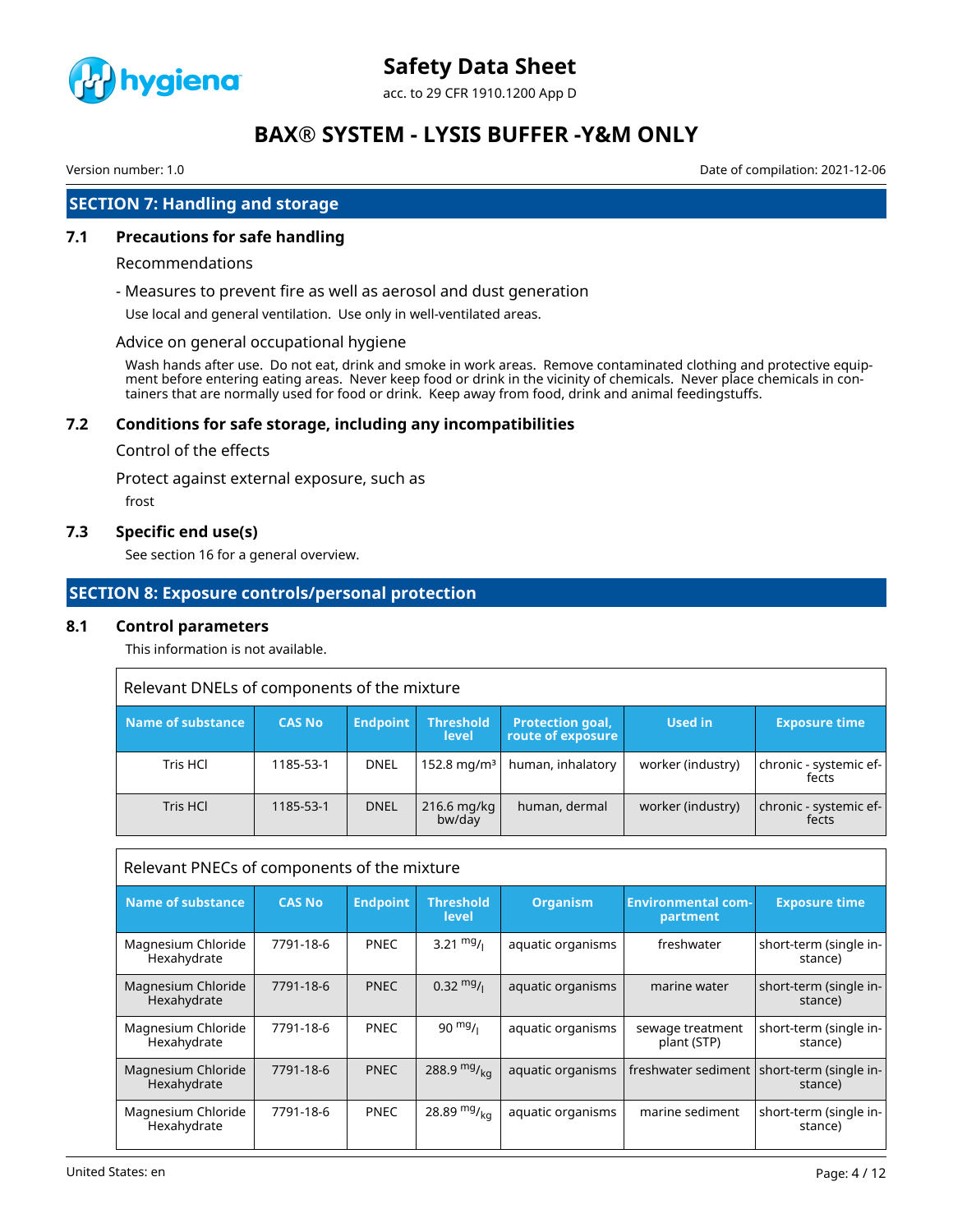

acc. to 29 CFR 1910.1200 App D

# **BAX® SYSTEM - LYSIS BUFFER -Y&M ONLY**

Version number: 1.0 Date of compilation: 2021-12-06

| Relevant PNECs of components of the mixture |               |                 |                    |                                   |                                       |                                   |
|---------------------------------------------|---------------|-----------------|--------------------|-----------------------------------|---------------------------------------|-----------------------------------|
| Name of substance                           | <b>CAS No</b> | <b>Endpoint</b> | Threshold<br>level | <b>Organism</b>                   | <b>Environmental com-</b><br>partment | <b>Exposure time</b>              |
| Magnesium Chloride<br>Hexahydrate           | 7791-18-6     | <b>PNEC</b>     | 662.8 $mg/kq$      | terrestrial organ-<br><i>isms</i> | soil                                  | short-term (single in-<br>stance) |

#### **8.2 Exposure controls**

#### Appropriate engineering controls

General ventilation.

Individual protection measures (personal protective equipment)

#### Eye/face protection

Wear eye/face protection.

Skin protection

#### - Hand protection

Wear suitable gloves. Chemical protection gloves are suitable, which are tested according to EN 374. Check leak-tightness/impermeability prior to use. In the case of wanting to use the gloves again, clean them before taking off and air them well. For special purposes, it is recommended to check the resistance to chemicals of the protective gloves mentioned above together with the supplier of these gloves.

- Other protection measures

Take recovery periods for skin regeneration. Preventive skin protection (barrier creams/ointments) is recommended. Wash hands thoroughly after handling.

#### Respiratory protection

In case of inadequate ventilation wear respiratory protection.

#### Environmental exposure controls

Use appropriate container to avoid environmental contamination. Keep away from drains, surface and ground water.

#### **SECTION 9: Physical and chemical properties**

#### **9.1 Information on basic physical and chemical properties**

#### **Appearance**

| Physical state | liquid                |
|----------------|-----------------------|
| Color          | not determined        |
| Particle       | not relevant (liquid) |
| Odor           | characteristic        |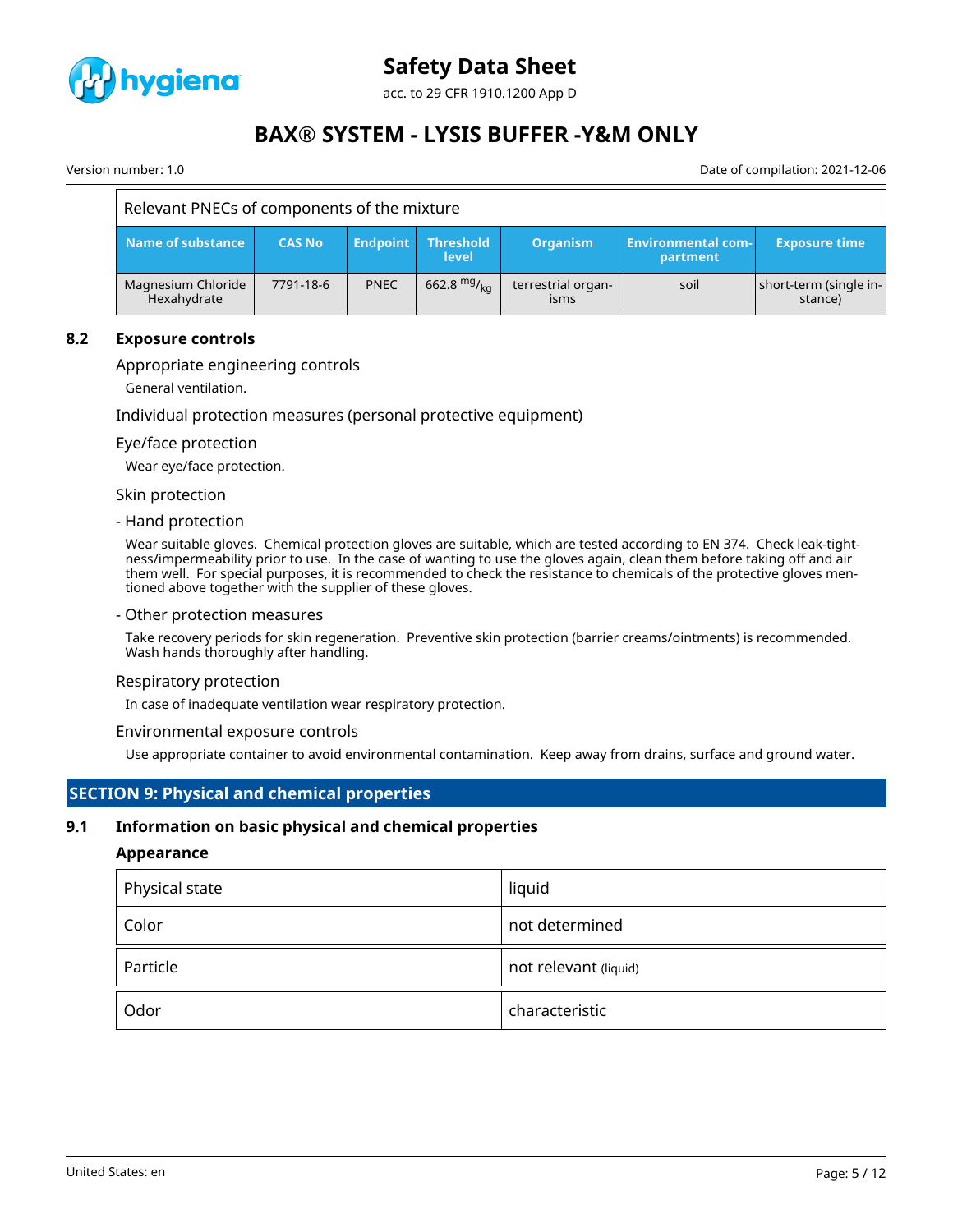

acc. to 29 CFR 1910.1200 App D

# **BAX® SYSTEM - LYSIS BUFFER -Y&M ONLY**

Version number: 1.0 Date of compilation: 2021-12-06

| <b>Other safety parameters</b>          |                                               |
|-----------------------------------------|-----------------------------------------------|
| pH (value)                              | not determined                                |
| Melting point/freezing point            | not determined                                |
| Initial boiling point and boiling range | not determined                                |
| Flash point                             | not determined                                |
| Evaporation rate                        | Not determined                                |
| Flammability (solid, gas)               | not relevant, (fluid)                         |
| Vapor pressure                          | not determined                                |
| Density                                 | not determined                                |
| Vapor density                           | this information is not available             |
| Relative density                        | Information on this property is not available |
| Solubility(ies)                         | not determined                                |
| Partition coefficient                   |                                               |
| - n-octanol/water (log KOW)             | this information is not available             |
| Auto-ignition temperature               | not determined                                |
| Viscosity                               | not determined                                |
| <b>Explosive properties</b>             | none                                          |
| Oxidizing properties                    | none                                          |
| <b>Other information</b>                |                                               |
| Solvent content                         | 0.8341 %                                      |

Solid content  $\begin{array}{|c|c|c|c|c|c|c|c|c|} \hline \end{array}$  0.4152 %

**9.2**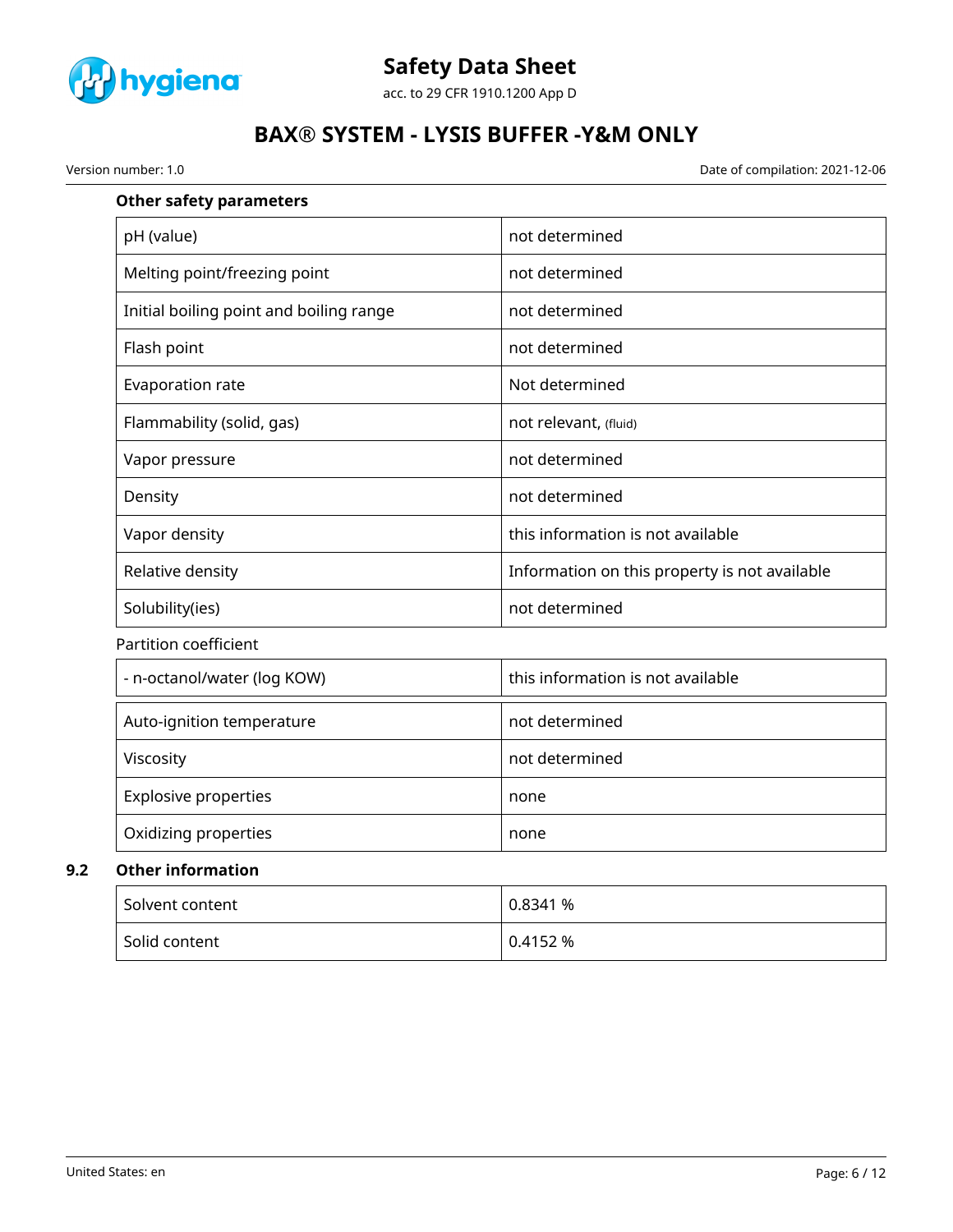

acc. to 29 CFR 1910.1200 App D

# **BAX® SYSTEM - LYSIS BUFFER -Y&M ONLY**

Version number: 1.0 Date of compilation: 2021-12-06

### **SECTION 10: Stability and reactivity**

#### **10.1 Reactivity**

Concerning incompatibility: see below "Conditions to avoid" and "Incompatible materials".

#### **10.2 Chemical stability**

The material is stable under normal ambient and anticipated storage and handling conditions of temperature and pressure.

### **10.3 Possibility of hazardous reactions**

No known hazardous reactions.

#### **10.4 Conditions to avoid**

There are no specific conditions known which have to be avoided.

### **10.5 Incompatible materials**

There is no additional information.

#### **10.6 Hazardous decomposition products**

Reasonably anticipated hazardous decomposition products produced as a result of use, storage, spill and heating are not known. Hazardous combustion products: see section 5.

### **SECTION 11: Toxicological information**

#### **11.1 Information on toxicological effects**

Test data are not available for the complete mixture.

#### Classification procedure

The method for classification of the mixture is based on ingredients of the mixture (additivity formula).

### **Classification acc. to OSHA "Hazard Communication Standard" (29 CFR 1910.1200)**

This mixture does not meet the criteria for classification.

#### Acute toxicity

Shall not be classified as acutely toxic.

#### Skin corrosion/irritation

Shall not be classified as corrosive/irritant to skin.

#### Serious eye damage/eye irritation

Shall not be classified as seriously damaging to the eye or eye irritant.

### Respiratory or skin sensitization

Shall not be classified as a respiratory or skin sensitizer.

#### Germ cell mutagenicity

Shall not be classified as germ cell mutagenic.

#### Carcinogenicity

Shall not be classified as carcinogenic.

#### Reproductive toxicity

Shall not be classified as a reproductive toxicant.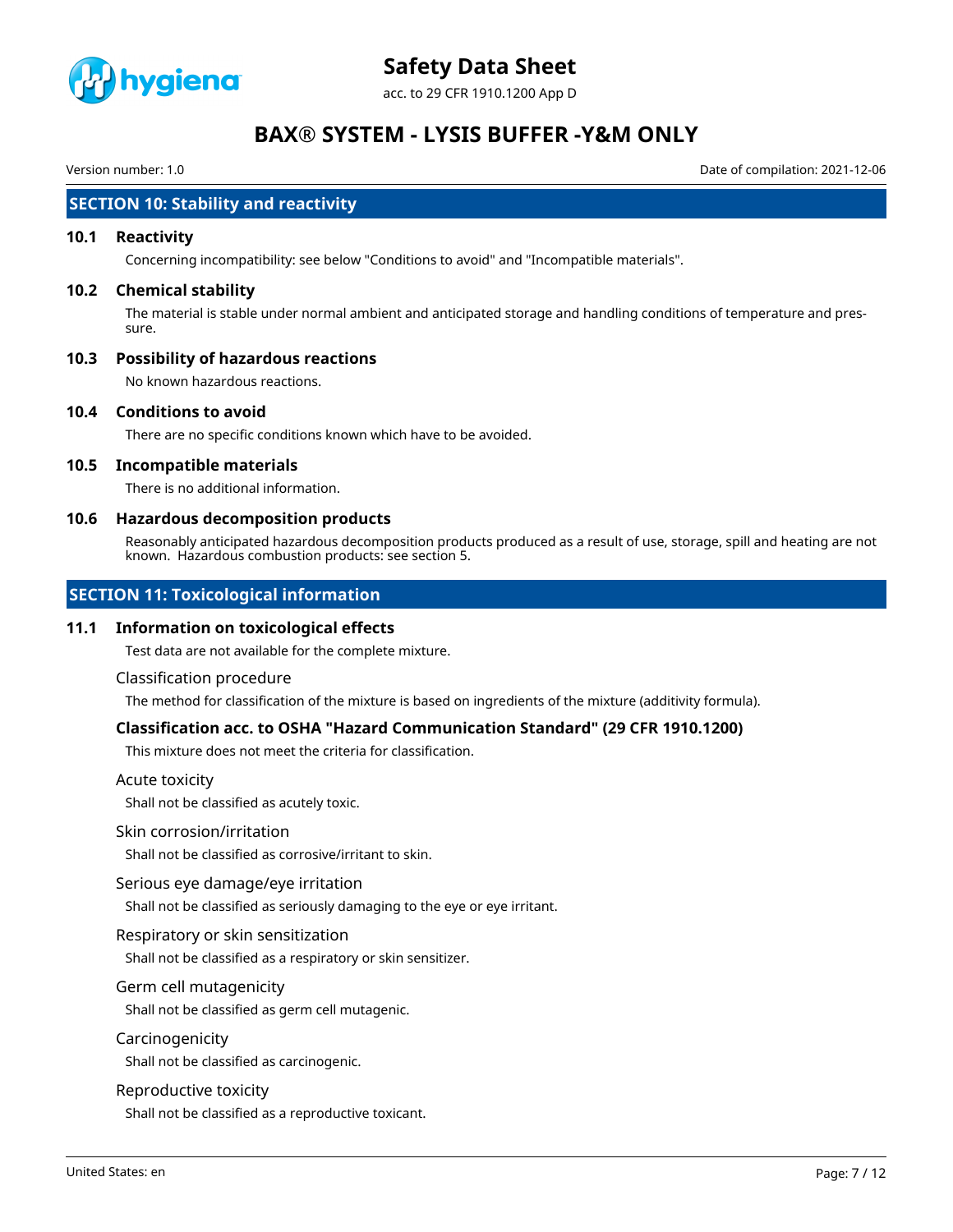

acc. to 29 CFR 1910.1200 App D

# **BAX® SYSTEM - LYSIS BUFFER -Y&M ONLY**

Version number: 1.0 Date of compilation: 2021-12-06

Specific target organ toxicity - single exposure

Shall not be classified as a specific target organ toxicant (single exposure).

#### Specific target organ toxicity - repeated exposure

Shall not be classified as a specific target organ toxicant (repeated exposure).

#### Aspiration hazard

Shall not be classified as presenting an aspiration hazard.

### **SECTION 12: Ecological information**

#### **12.1 Toxicity**

Shall not be classified as hazardous to the aquatic environment.

## **12.2 Persistence and degradability**

Data are not available.

**12.3 Bioaccumulative potential**

Data are not available.

**12.4 Mobility in soil**

Data are not available.

- **12.5 Results of PBT and vPvB assessment** Data are not available.
- **12.6 Endocrine disrupting properties** None of the ingredients are listed.
- **12.7 Other adverse effects**

Data are not available.

### **SECTION 13: Disposal considerations**

#### **13.1 Waste treatment methods**

#### Sewage disposal-relevant information

Do not empty into drains. Avoid release to the environment. Refer to special instructions/safety data sheets.

#### Waste treatment of containers/packages

Completely emptied packages can be recycled. Handle contaminated packages in the same way as the substance itself.

#### **Remarks**

Please consider the relevant national or regional provisions. Waste shall be separated into the categories that can be handled separately by the local or national waste management facilities.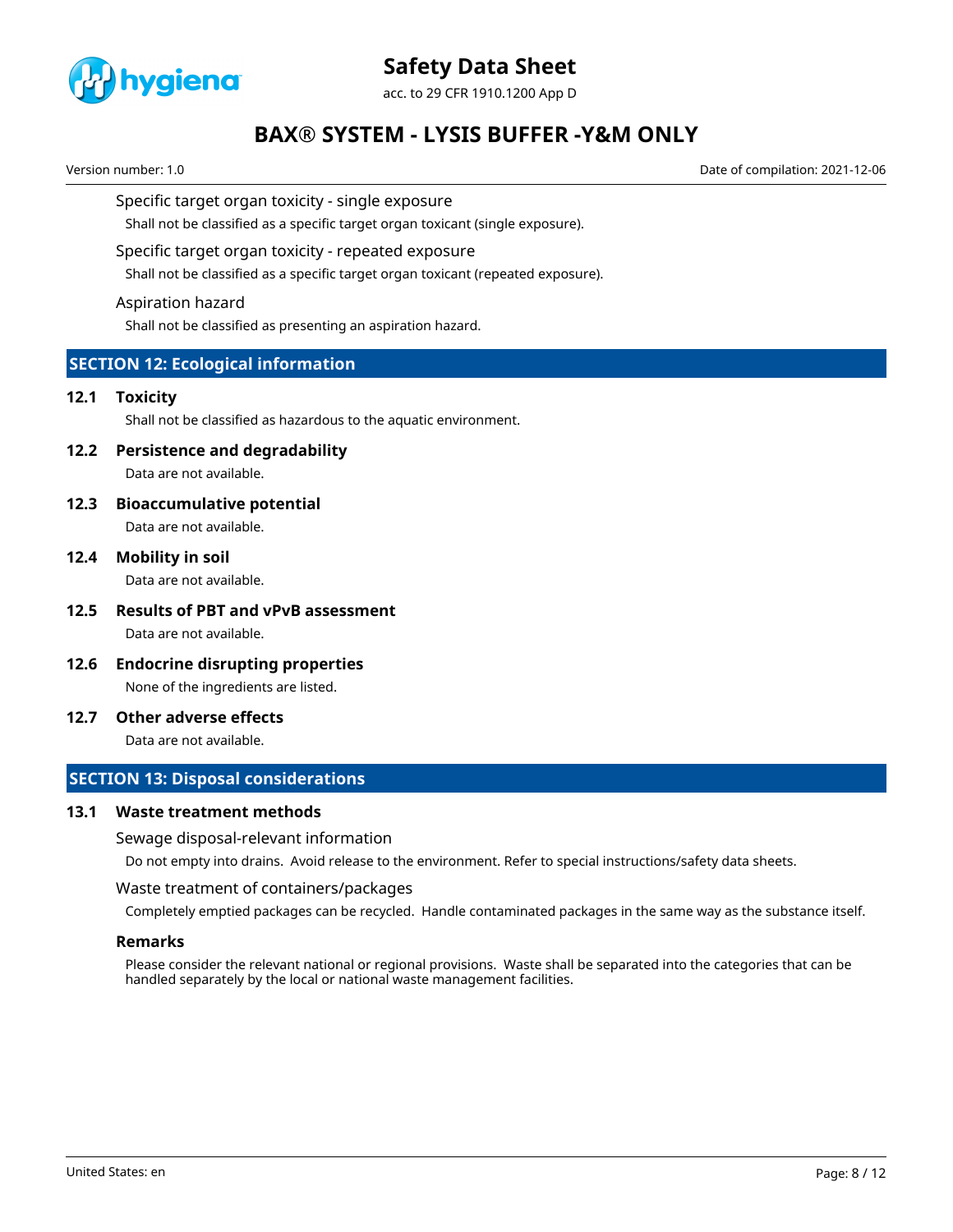

acc. to 29 CFR 1910.1200 App D

# **BAX® SYSTEM - LYSIS BUFFER -Y&M ONLY**

Version number: 1.0 Date of compilation: 2021-12-06

# **SECTION 14: Transport information 14.1 UN number 14.1 UN** number **14.2 UN proper shipping name** not relevant **14.3 Transport hazard class(es)** not assigned **14.4 Packing group not assigned**

**14.5 Environmental hazards** non-environmentally hazardous acc. to the dangerous goods regulations

**14.6 Special precautions for user** There is no additional information.

# **14.7 Transport in bulk according to Annex II of MARPOL and the IBC Code**

The cargo is not intended to be carried in bulk.

### **Information for each of the UN Model Regulations**

**Transport of dangerous goods by road or rail (49 CFR US DOT) - Additional information** Not subject to transport regulations.

**International Maritime Dangerous Goods Code (IMDG) - Additional information** Not subject to IMDG.

**International Civil Aviation Organization (ICAO-IATA/DGR) - Additional information** Not subject to ICAO-IATA.

## **SECTION 15: Regulatory information**

### **15.1 Safety, health and environmental regulations specific for the product in question**

### **National regulations (United States)**

### **Superfund Amendment and Reauthorization Act (SARA TITLE III )**

- The List of Extremely Hazardous Substances and Their Threshold Planning Quantities (EPCRA Section 302, 304)

none of the ingredients are listed

- Specific Toxic Chemical Listings (EPCRA Section 313) none of the ingredients are listed

### **Comprehensive Environmental Response, Compensation, and Liability Act (CERCLA)**

- List of Hazardous Substances and Reportable Quantities (CERCLA section 102a) (40 CFR 302.4) none of the ingredients are listed

#### **Clean Air Act**

none of the ingredients are listed

### **Right to Know Hazardous Substance List**

- Hazardous Substance List (NJ-RTK) none of the ingredients are listed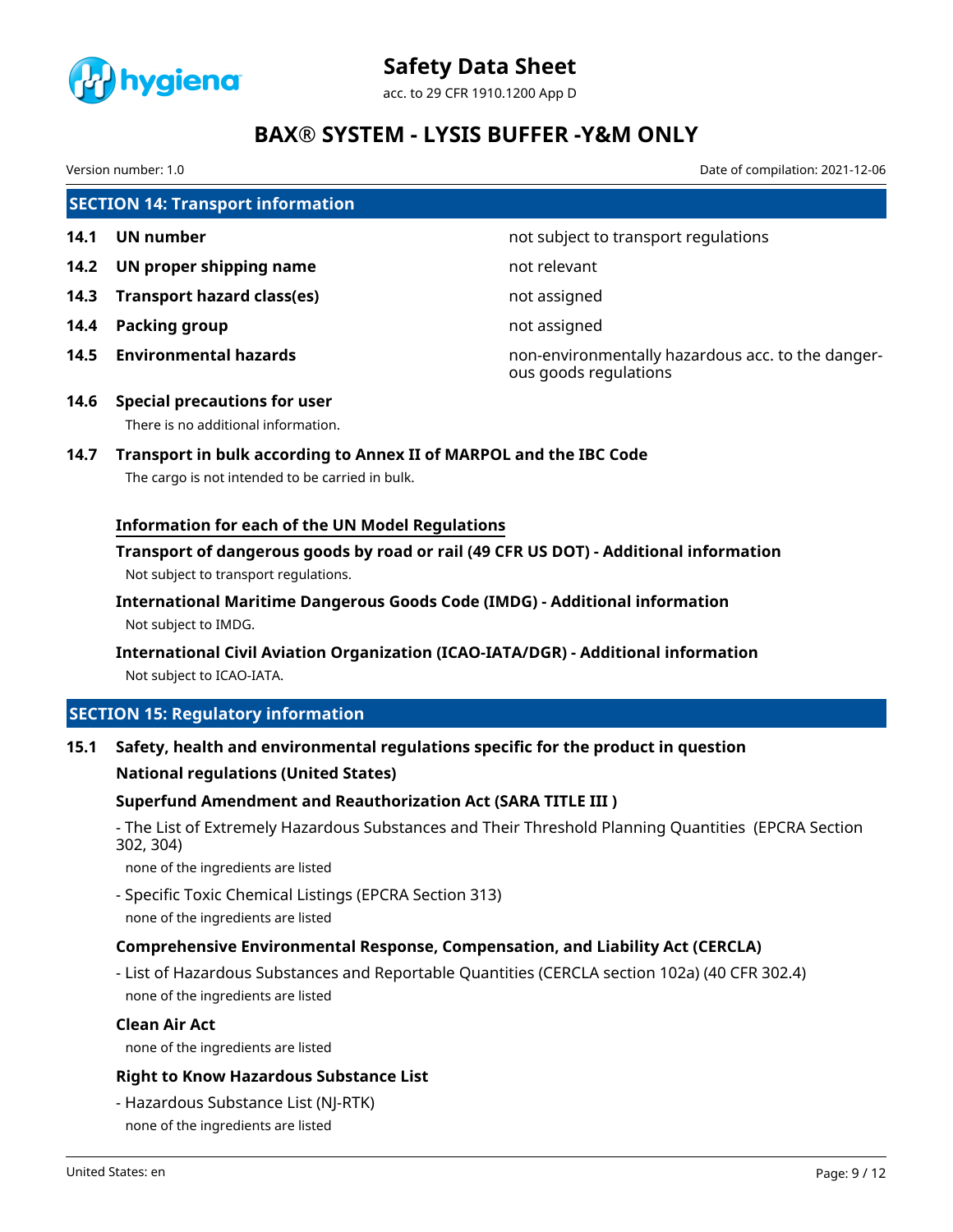

acc. to 29 CFR 1910.1200 App D

# **BAX® SYSTEM - LYSIS BUFFER -Y&M ONLY**

Version number: 1.0 Date of compilation: 2021-12-06

#### **California Environmental Protection Agency (Cal/EPA): Proposition 65 - Safe Drinking Water and Toxic Enforcement Act of 1987**

none of the ingredients are listed

### **Industry or sector specific available guidance(s)**

#### **NPCA-HMIS® III**

Hazardous Materials Identification System. American Coatings Association.

| <b>Category</b>     | Rating | <b>Description</b>                                                                                                                                              |
|---------------------|--------|-----------------------------------------------------------------------------------------------------------------------------------------------------------------|
| Chronic             |        | none                                                                                                                                                            |
| <b>Health</b>       |        | no significant risk to health                                                                                                                                   |
| Flammability        |        | material that will not burn under typical fire conditions                                                                                                       |
| Physical hazard     |        | material that is normally stable, even under fire conditions, and will not react with water,  <br>polymerize, decompose, condense, or self-react. Non-explosive |
| Personal protection |        |                                                                                                                                                                 |

#### **NFPA® 704**

National Fire Protection Association: Standard System for the Identification of the Hazards of Materials for Emergency Response (United States).

| <b>Category</b> | Degree of<br>hazard | <b>Description</b>                                                                                                 |
|-----------------|---------------------|--------------------------------------------------------------------------------------------------------------------|
| Flammability    |                     | material that will not burn under typical fire conditions                                                          |
| Health          | 0                   | material that, under emergency conditions, would offer no hazard beyond that of ordin-<br>ary combustible material |
| Instability     |                     | material that is normally stable, even under fire conditions                                                       |
| Special hazard  |                     |                                                                                                                    |

#### **National inventories**

| <b>Country</b> | <b>Inventory</b> | <b>Status</b>                  |
|----------------|------------------|--------------------------------|
| AU             | <b>AICS</b>      | all ingredients are listed     |
| CA             | <b>DSL</b>       | not all ingredients are listed |
| <b>CN</b>      | <b>IECSC</b>     | all ingredients are listed     |
| EU             | <b>ECSI</b>      | not all ingredients are listed |
| EU             | REACH Req.       | not all ingredients are listed |
| JP             | <b>CSCL-ENCS</b> | not all ingredients are listed |
| <b>KR</b>      | KECI             | all ingredients are listed     |
| <b>MX</b>      | <b>INSO</b>      | not all ingredients are listed |
| <b>NZ</b>      | <b>NZIOC</b>     | all ingredients are listed     |
| <b>PH</b>      | <b>PICCS</b>     | all ingredients are listed     |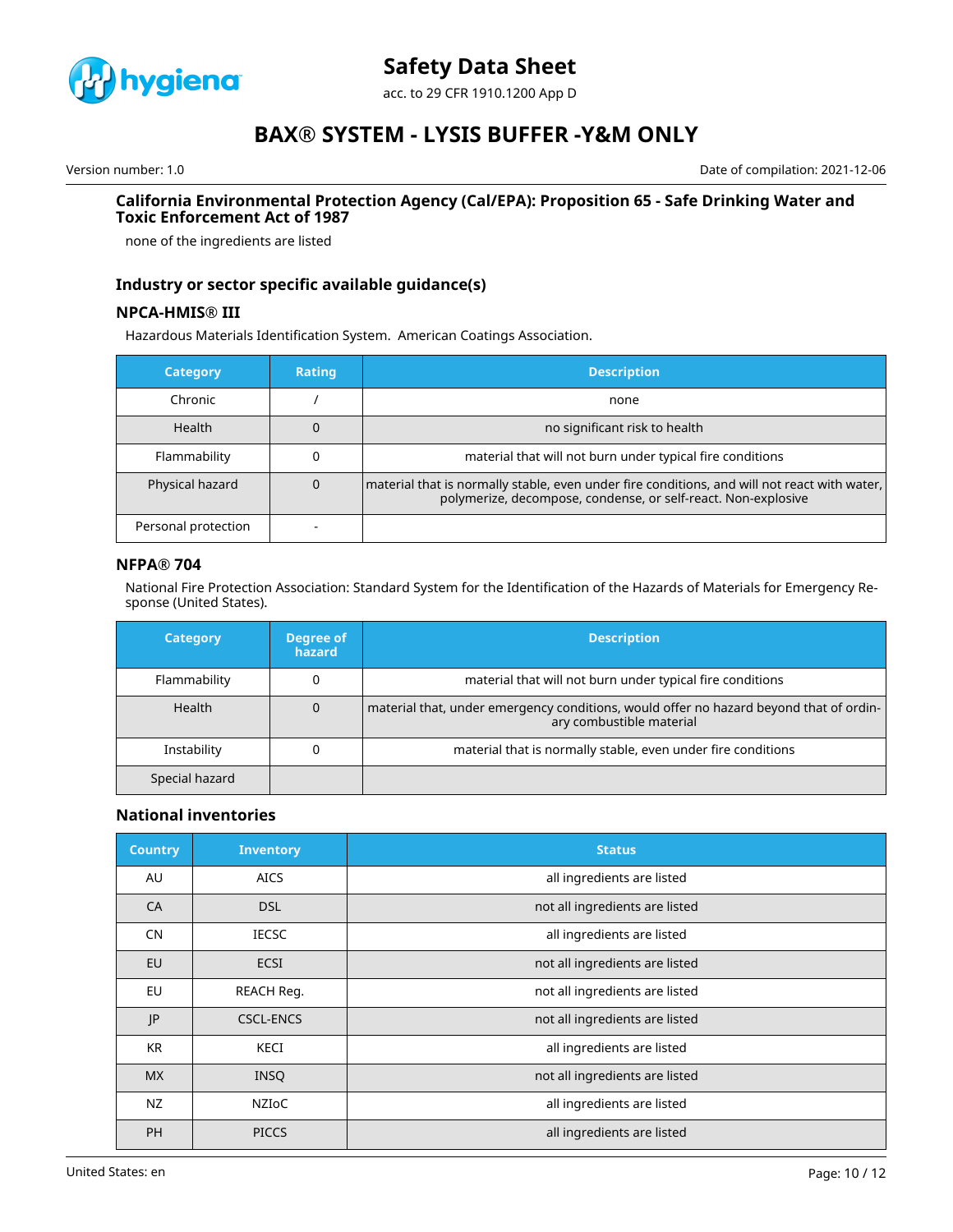

acc. to 29 CFR 1910.1200 App D

# **BAX® SYSTEM - LYSIS BUFFER -Y&M ONLY**

Version number: 1.0 Date of compilation: 2021-12-06

| <b>Country</b>                                                                                                                                                               | <b>Inventory</b>                                                                                                                                                                                                                                                                                                                                                                                                | <b>Status</b>                                                                                                                                                                                            |
|------------------------------------------------------------------------------------------------------------------------------------------------------------------------------|-----------------------------------------------------------------------------------------------------------------------------------------------------------------------------------------------------------------------------------------------------------------------------------------------------------------------------------------------------------------------------------------------------------------|----------------------------------------------------------------------------------------------------------------------------------------------------------------------------------------------------------|
| <b>TR</b>                                                                                                                                                                    | <b>CICR</b>                                                                                                                                                                                                                                                                                                                                                                                                     | not all ingredients are listed                                                                                                                                                                           |
| <b>TW</b>                                                                                                                                                                    | <b>TCSI</b>                                                                                                                                                                                                                                                                                                                                                                                                     | all ingredients are listed                                                                                                                                                                               |
| US.                                                                                                                                                                          | <b>TSCA</b>                                                                                                                                                                                                                                                                                                                                                                                                     | not all ingredients are listed                                                                                                                                                                           |
| Legend<br><b>AICS</b><br><b>CICR</b><br>CSCL-ENCS<br>DSL<br>ECSI<br><b>IECSC</b><br><b>INSO</b><br>KECI<br>NZIOC<br><b>PICCS</b><br>REACH Reg.<br><b>TCSI</b><br><b>TSCA</b> | Australian Inventory of Chemical Substances<br>Chemical Inventory and Control Regulation<br>Domestic Substances List (DSL)<br>EC Substance Inventory (EINECS, ELINCS, NLP)<br>National Inventory of Chemical Substances<br>Korea Existing Chemicals Inventory<br>New Zealand Inventory of Chemicals<br>REACH registered substances<br>Taiwan Chemical Substance Inventory<br><b>Toxic Substance Control Act</b> | List of Existing and New Chemical Substances (CSCL-ENCS)<br>Inventory of Existing Chemical Substances Produced or Imported in China<br>Philippine Inventory of Chemicals and Chemical Substances (PICCS) |

#### **15.2 Chemical Safety Assessment**

Chemical safety assessments for substances in this mixture were not carried out.

# **SECTION 16: Other information, including date of preparation or last revision**

| Abbr.                 | <b>Descriptions of used abbreviations</b>                                                                     |
|-----------------------|---------------------------------------------------------------------------------------------------------------|
| 49 CFR US DOT         | 49 CFR U.S. Department of Transportation                                                                      |
| CAS                   | Chemical Abstracts Service (service that maintains the most comprehensive list of chemical substances)        |
| <b>DGR</b>            | Dangerous Goods Regulations (see IATA/DGR)                                                                    |
| <b>DNEL</b>           | Derived No-Effect Level                                                                                       |
| <b>EINECS</b>         | European Inventory of Existing Commercial Chemical Substances                                                 |
| <b>ELINCS</b>         | European List of Notified Chemical Substances                                                                 |
| GHS                   | "Globally Harmonized System of Classification and Labelling of Chemicals" developed by the United Nations     |
| <b>IATA</b>           | <b>International Air Transport Association</b>                                                                |
| <b>IATA/DGR</b>       | Dangerous Goods Regulations (DGR) for the air transport (IATA)                                                |
| <b>ICAO</b>           | International Civil Aviation Organization                                                                     |
| <b>IMDG</b>           | International Maritime Dangerous Goods Code                                                                   |
| <b>MARPOL</b>         | International Convention for the Prevention of Pollution from Ships (abbr. of "Marine Pollutant")             |
| <b>NLP</b>            | No-Longer Polymer                                                                                             |
| <b>NPCA-HMIS® III</b> | National Paint and Coatings Association: Hazardous Materials Identification System - HMIS® III, Third Edition |
| <b>OSHA</b>           | Occupational Safety and Health Administration (United States)                                                 |
| <b>PBT</b>            | Persistent, Bioaccumulative and Toxic                                                                         |

### **Abbreviations and acronyms**